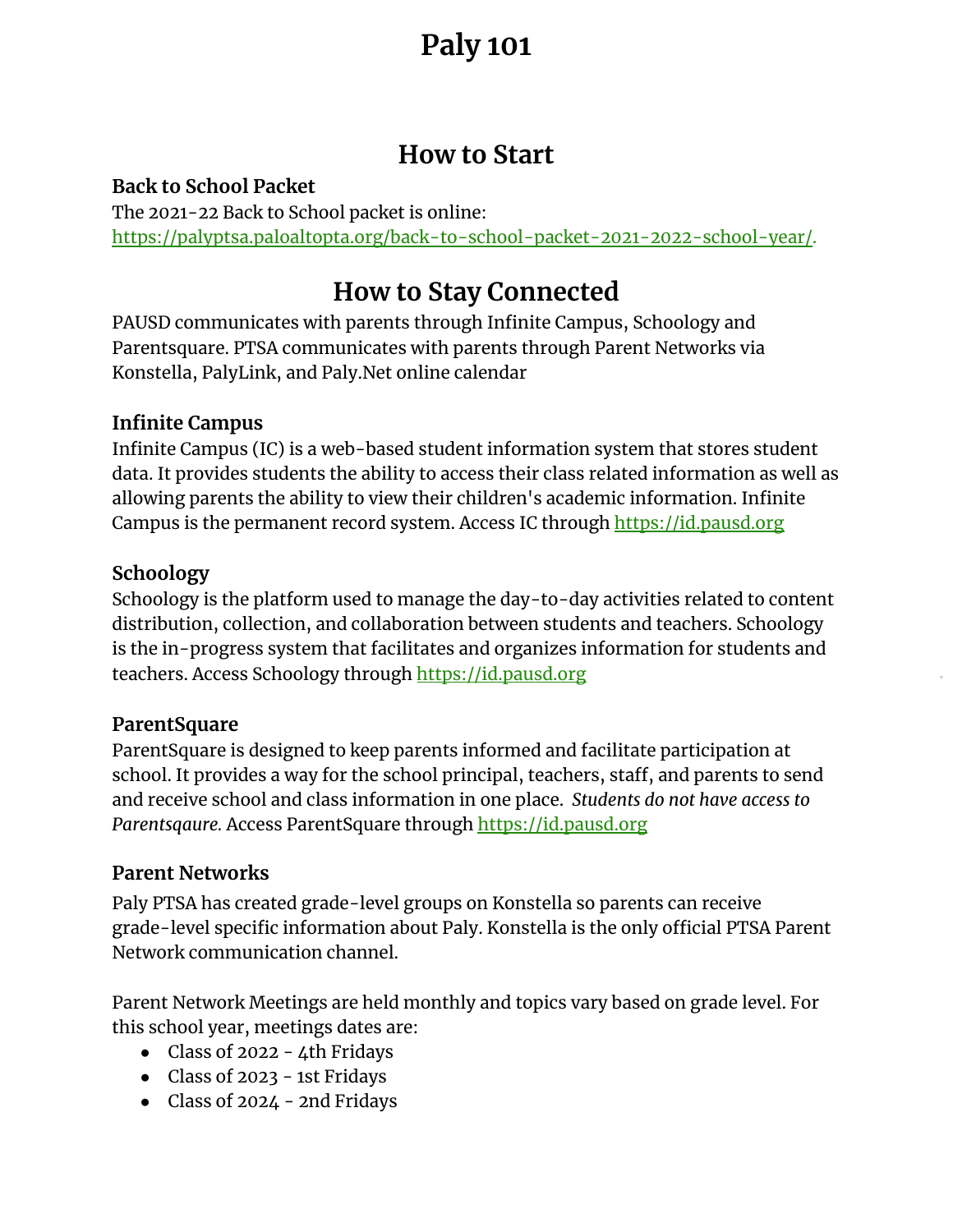● Class of 2025 - 3rd Fridays

#### https://palyptsa.paloaltopta.org/what-are-parent-networks/.

If you have questions that are specific to your child's class, you can find the email address for the Parent Network Coordinators of your class by clicking on your child's class year. https://palyptsa.paloaltopta.org/what-are-parent-networks/

#### **Konstella Online Directory**

Starting with the 2021-2022 school year, the Paly PTSA chose Konstella to replace UptoUs as our new communication and collaboration tool. Konstella enables you to find other parents, send them messages, organize volunteering and fundraising activities. Download the mobile app to access Konstella on the go.

To receive a new invitation, go to https://www.konstella.com/cd/6NJBNO.

You may be receiving emails without being registered. Register using the link above to have access to the email history, directory, volunteering and fundraising content.

#### **PalyLink**

Paly PTSA offers a weekly eNews with up-to-date events happening on campus, in our community, and with sports and arts boosters. This is free and you are automatically enrolled when you register your student. If you do not receive an email the first week of classes, check your spam folder. You can change your Konstella settings to opt out of announcements or receive a daily digest.

#### **Paly.net Online Calendar**

Paly's Google calendar (https://www.paly.net/campus-life/calendars) has odd and even class schedule days marked and schedule changes. It is the "go-to source" for the Paly community for all campus activities.

## **How to Help**

#### **Volunteer at Paly**

Did you know that over 600 parents and community members volunteer at Paly every year? There are three great reasons to become one of them:

• Studies show that students are more engaged with their school when their parents are active participants at the school,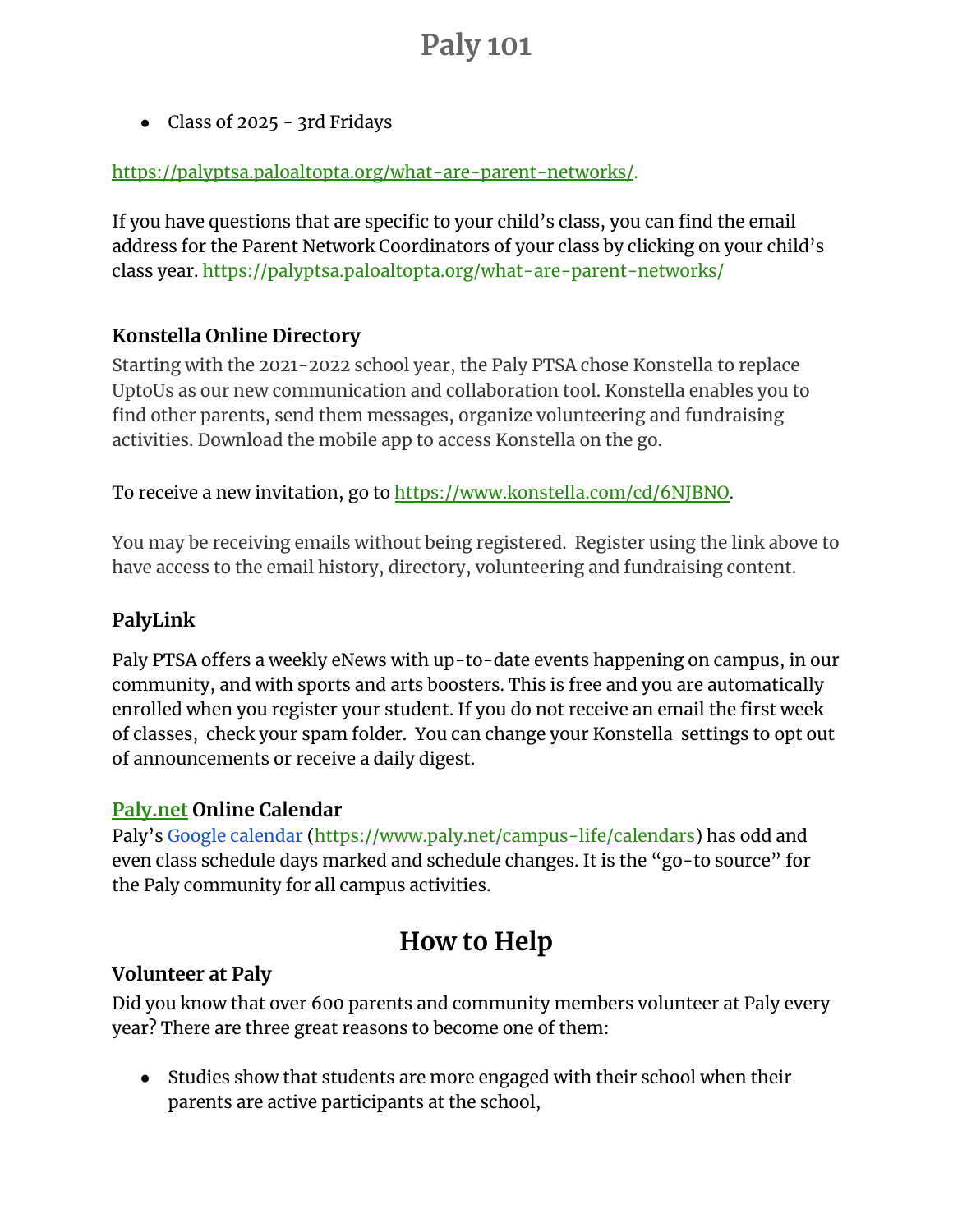- Parents experience greater satisfaction and connection with their school when they participate in on-campus events, and
- It is fun!

**How to get started?** Login to Konstella (https://www.konstella loop.com/), click *More* on the menu then *Sign ups* on the submenu. Paly offers online sign-ups for all volunteer activities. You choose which event and task you would like to help with.

For more information about volunteering, email Beth Martin at **bmartin@pausd.org.** 

## **Donate to PTSA, PiE, Boosters and ASB**

There are four ways to contribute to your children's education through donations.

#### **Paly PTSA**

The Paly PTSA (Parent Teacher Student Association) pays for "stuff", funds technology and classroom materials, PSAT testing, the Freshman Orientation program, Parent Education, Parent Networks, the mailing of student publications to all families, supports ongoing student programs such as Challenge Success, community-building events, and provides thousands of volunteer hours on campus.

**The suggested donation amount is \$275 per student. For more information, go to http://palyptsa.paloaltopta.org/donations/.** You will receive a proof of payment for tax purposes. The Paly PTSA TAX ID # 94-6184932.

For more information, email, the PTSA VP of Fundraising at palyfundraising@gmail.com

#### **PAUSD Palo Alto Partners in Education (PiE)**

PiE pays for staff in three areas: STEM, the Arts, and Wellness & Support. PiE makes possible engaging electives, including computer science, graphic design, engineering, and biotechnology, to captivate students and build critical thinking skills. PiE supports the guidance counselors and the Teacher Advisor program to offer emotional and academic guidance as well as help build student resilience. PiE also funds the College and Career Counseling advisors and resource programs that provide individual counseling to help all students choose among a variety of pathways to success and to plan wisely for the future. The suggested donation amount is \$1200 per student, but any amount helps! http://papie.org.

#### **Paly Boosters**

Paly has many extracurricular activities supported by booster groups. Donations to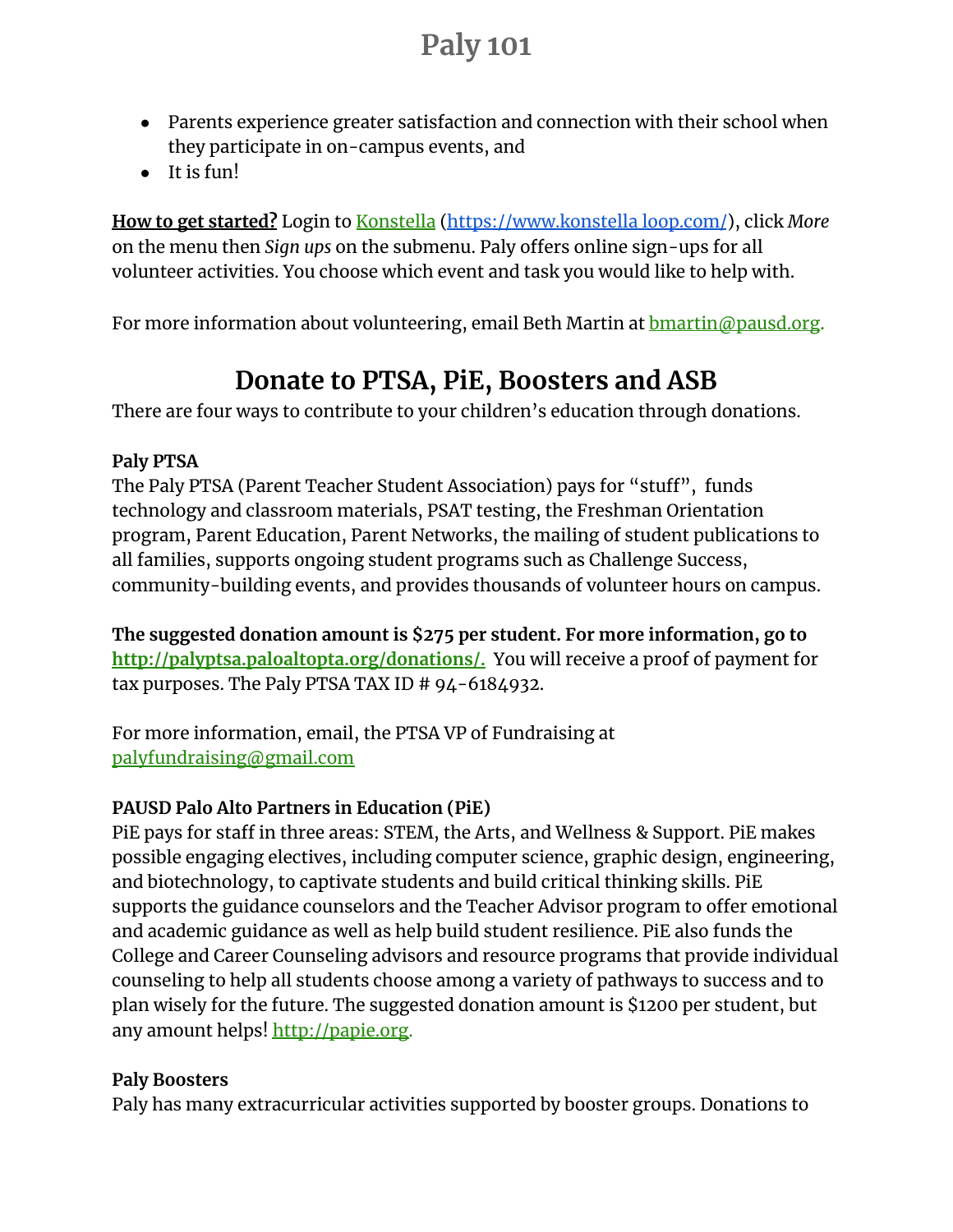the individual booster groups go directly to the students' activities and include Fiery Arts, Friends of Paly Choir, Media Arts, Music, Performing Arts, Sports, TEAM and Theater. The suggested donation amount varies by program. For more information, go to https://www.paly.net/connecting/donate.

#### **Paly Associated Student Body (ASB) Card**

Students can get discounted pricing on dances and athletic events by purchasing a Paly ASB card. The ASB card supports student leadership programs. For more information, go to http://www.palyasb.com/. A link to the ASB webstore is available under Helpful Links. The ASB website only works using Chrome browser.

## **Mark Your Calendar**

Spirit Week is October 11 - 15, 2021. During the week, students participate in class-building activities. Spirit Week ends with the Homecoming football game and a parade of floats followed by the Homecoming dance. You can view the details on the Paly ASB website.

Parent volunteers are crucial to its success by supervising float building, and/or the homecoming dance, coat check, bringing in snacks, supplies, making donations, and ticket sales.

## **Athletics at Paly**

Paly has Fall, Winter and Spring sports. All students are required to have a sports physical before participating. These physicals are good for one full calendar year and one physical is good for multiple sports. The form and information can be found on the main website for Paly Athletics.

- **● Paly Athletics main website (https://palyathletics.com/): Main website for all things athletics at Paly**
- **● Paly Athletics Live stream website (https://www.nfhsnetwork.com/schools/palo-alto-high-school-palo-alto-c a):**
- **● Paly Athletics Twitter (https://twitter.com/palyathletics)**
- **● Paly Athletics Instagram (https://www.instagram.com/palyathletics/)**

# **Clubs at Paly**

There are 100+ clubs that cover many student interests, including traditional athletics and academic clubs, to special interests like aviation, bad movies, girls in AI/STEM, art, entrepreneurship, etc. Any student is welcome to begin a new club. Information on who to contact to do this can be found on the **ASB Club website**. The ASB website only works using Chrome browser.